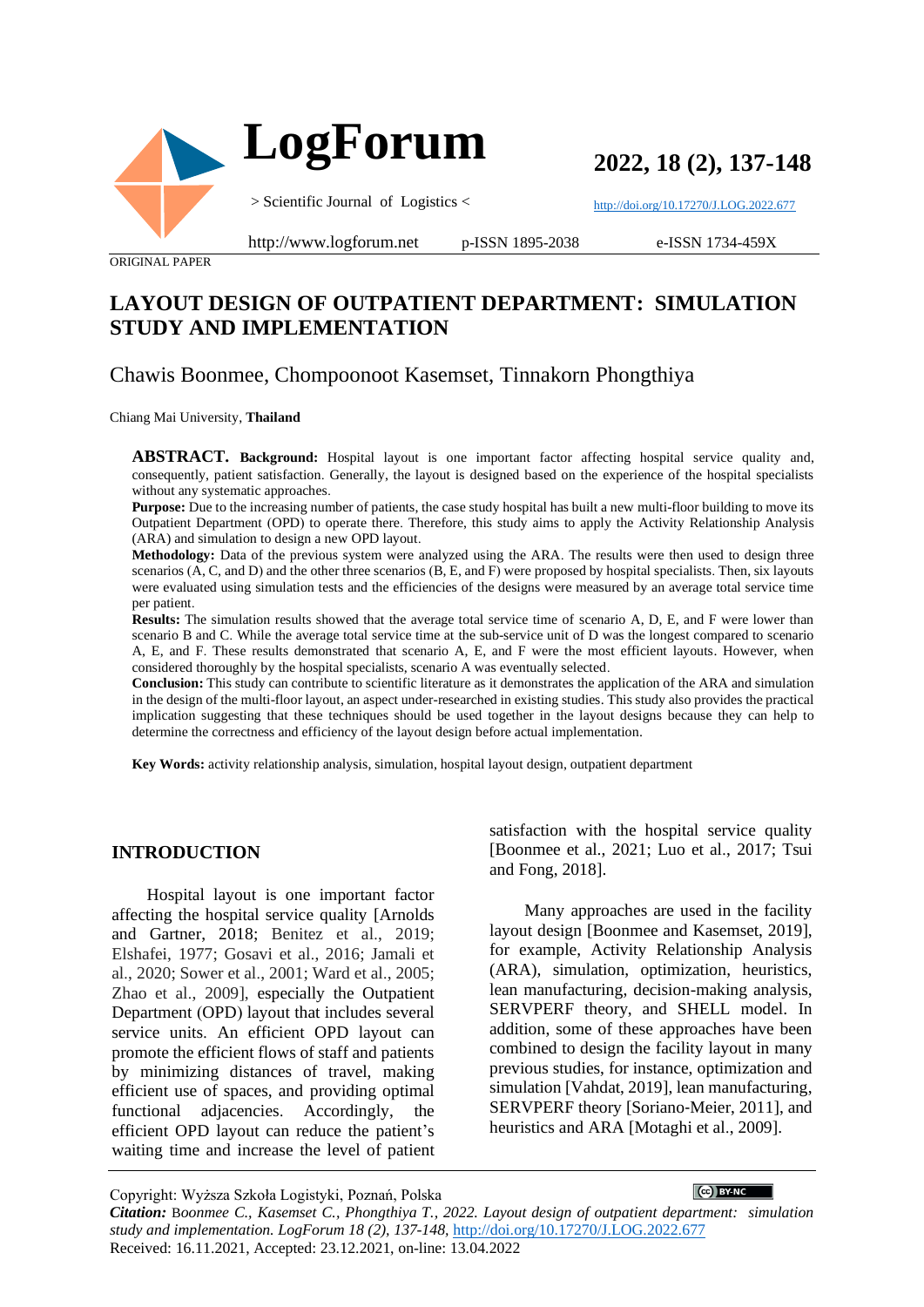The case study hospital of this research is a community hospital located in Chiang Mai province, Northern Thailand. The hospital provides healthcare services to approximately 600-700 patients per day. While the number of patients is constantly increasing, the hospital has built a new building to improve its services and prepare itself for the increasing number of patients. The hospital decided to move its OPD to operate in the new building and increased service capacity from single-floor to doublefloor operation. This hospital previously designed its OPD layout based mainly on the experiences of the hospital specialists without any systematic methods. As a result, it wanted to apply systematic approaches in the design of its new OPD layout.

The hospital aimed to design its new OPD layout to minimize the service time and, subsequently, the waiting time of the patients. The design of the layout thus needs to consider the relations and share of resources (e.g., facilities and human resources) between service units. Among many design approaches, the ARA is a technique that considers the degree of closeness and relations between service units in the layout; therefore, this technique was selected and applied in the layout design in this research. This research also applied the simulation technique in the selection of the appropriate layout because the simulation technique can help to evaluate the efficiency of the alternative layouts before actual implementation.

Although the ARA and simulation are widely used in the facility layout design. Two main gaps can be identified. Firstly, the simulation is rarely applied in the hospital layout design because most studies use it mainly for evaluating the performance of the healthcare operational system [Boonmee et al., 2020; Gallagher et al., 2016; Günal and Pidd, 2011; Katsaliaki and Mustafee, 2011; Kasemset et al, 2021; Murphy, 2013; Sepúlveda, 1999]. Secondly, limited studies combine these two approaches in the design of the multi-floor layout, especially the hospital layout. Therefore, the objective of this research was to use the ARA and simulation to design, propose and evaluate the most efficient OPD layout for a case study hospital.

# **THEORY**

### *Activity Relationship Analysis (ARA)*

The ARA is one technique in Systematic Layout Planning (SLP) [Francis, et al., 1992]. It is often applied in the initial stage of the SLP to design the facility layout [Muther, 1955] and includes two main tools, namely Activity Relationship Chart (ARC) and Activity Relationship Diagram (ARD).

Firstly, the ARC is a tabular means of displaying the degree of closeness among all pairs of activities, areas, or departments [Muther, 1955]. The degree of closeness can be evaluated using quantitative data – such as frequency of movements – or qualitative data – such as perspectives of specialists [Affifah, 2019]. The symbols, including A, E, I, O, U, and X, are used to represent the degree of closeness, where A is Absolutely necessary; E is Especially important; I is Important; O is Ordinary closeness; U is Unimportant; and X is Undesirable.

Secondly, the ARD is a block diagram developed from information in the ARC [Tompkins, 2010; Sugandhi and Bharule, 2016]. It reflects the strength of the relationship between activities, areas, or departments to be placed into the layout by a number of joining lines [Muther, 1955]. For instance, four joining lines (degree of closeness  $= A$ ) indicated a need to have two activities located close together, while one line (degree of closeness = O) indicates a lesser priority on placing the activities close to each other.

#### *Simulation*

A simulation is a process of designing a model of a real-world system and conducting experiments to evaluate the model performance before actual implementation [Law 1998; Boonmee and Kasemset, 2019]. The simulation is often used in improvement activities because it helps to deal with complicated systems and requires few assumptions [Nanda and Sudhir, 1996]. It is also used to learn non-existing systems to predict the outputs of actions and developments that are expensive to conduct experiments in the real world [Lagergren, 1998; Boonmee et al., 2020]. The steps of the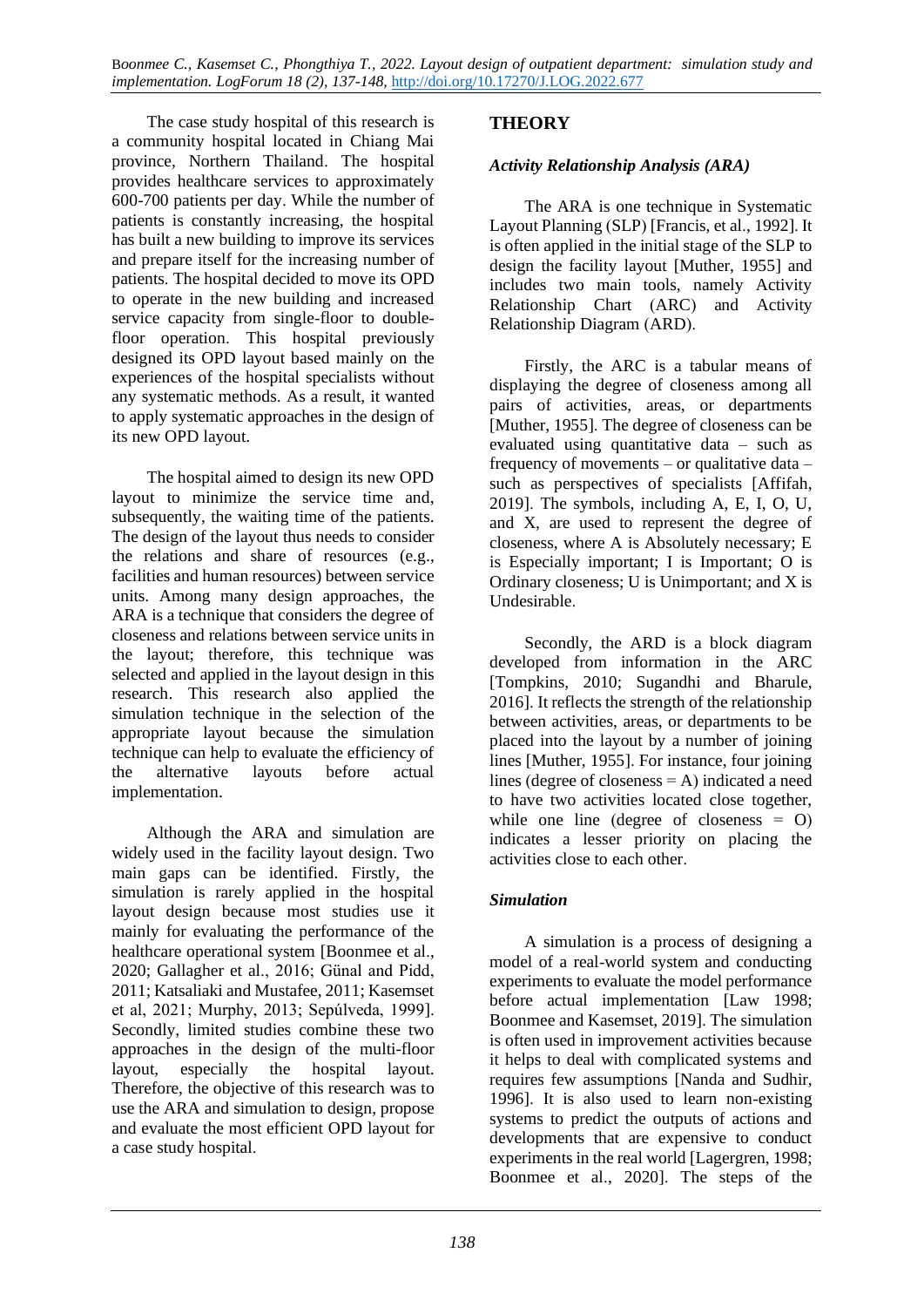simulation are as follows: formulate the problem and plan the study; collect the data and formulate the simulation model; check the accuracy of the simulation model; select the simulation software and construct a computer program; test the validity of the simulation model; plan the simulation to be performed; conduct the simulation runs and analyze the outputs statistically; and present recommendation to management [Hillier and Lieberman, 2015].

The output analysis is one important step in the simulation study [Kelton et al., 2010]. The simulation results are simply the observed samples of the random variables. This inference or predictions about a system can be done either by hypothesis testing or confidence interval (CI). CI indicates the range of likely value of the measure at any significant level (α) [Hillier and Lieberman, 2015]. The output from the simulation runs provides statistical estimates of the desired performance measure for each system configuration of interest.  $(1 - \alpha)$  % CI on mean is calculated based on equation (1) (Montgomery and Runger, 2014).

$$
\bar{x} - t_{\frac{\alpha}{2}, n-1} S_{/\sqrt{n}} \le \mu \le \bar{x} + t_{\frac{\alpha}{2}, n-1} S_{/\sqrt{n}} \quad (1)
$$

Where  $\alpha$  = Significant level,  $n =$  Sample size,  $\bar{x}$  = Sample mean,  $\mu$  = Population mean, S = Sample standard deviation,  $t_{\frac{\alpha}{2},n-1}$  = the upper bound 100*α*/2 percentage point of the *t* distribution with *n*-1 degree of freedom, the lower bound of mean is  $\bar{x} - t_{\frac{\alpha}{2}, n-1} S$  $\sqrt{n}$ , and the upper bound of mean is  $\bar{x} + t_{\frac{\alpha}{2}, n-1} S$  $\sqrt{n}$ 

The comparison can be conducted at any α-level when intervals of outputs are not overlapped, compared situations can be claimed that they are significantly different.

#### **METHODS**

#### *Data collection*

The OPD service system of the case study hospital is separated into two main groups: medical and supporting service units. The medical unit consists of examination rooms for six departments, including Pediatric ( PED) ,

General Practitioner (GP), Medicine (MED), Ear nose and throat (ENT), Surgical (SUR), and Orthopedic ( ORTHO) . While supporting service units include pre-checking, registration, Vital Sign (V/S) checking, history taking, X-Ray, laboratory (Lab), medical procedure room, payment, and pharmacy. Data of the existing service system were collected, including service- operation flows, operation time, number of patients and arrival rates, number of officers (including doctors, nurses, technicians, and support operators) , existing OPD layout (one floor), and related limitations. Data of the new area were considered, including the new floor plan of the OPD area (two floors), the number of rooms, and the distance between each unit. The patient' s operation flow was presented in Figure 1.

#### *Simulation Model*

Collected data were used to develop the simulation model using Arena software. Data input to the simulation model mainly applied 3 standard statistical distributions: constant ( CONS) , triangular ( TRIA) , and uniform (UNIF) distributions for each operation time as presented in Figure 1. For example, one patient at pre- checking may spend one of three operation times as 5 (min), 10 (mode), or 15 ( max) seconds as TRIA distribution. The characteristic of each standard distribution can be found in Kelton et al. (2010).

The simulation model is separated into four sections (shown in Figure 1) as follows:

**Section 1**: This section represents the general primary operations when patients arrive at the hospital for OPD. The patient arrival rate is different depending on each period from 7:00 AM to 4: 00 PM. To create patients for the simulation model, the arrivals are created based on exponential distribution with different mean values for each hour.

There are three types of patients: (1) New Patient (NP), (2) Registered Patient with Appointment (RPA), and (3) Registered Patient without Appointment (RPOA) . All patients have to pass three operations: pre- checking, registration, and V/S checking, respectively.

**Section 2**: In this section, each type of patient is assigned to different operation flows. RPA have the highest priority and they are sent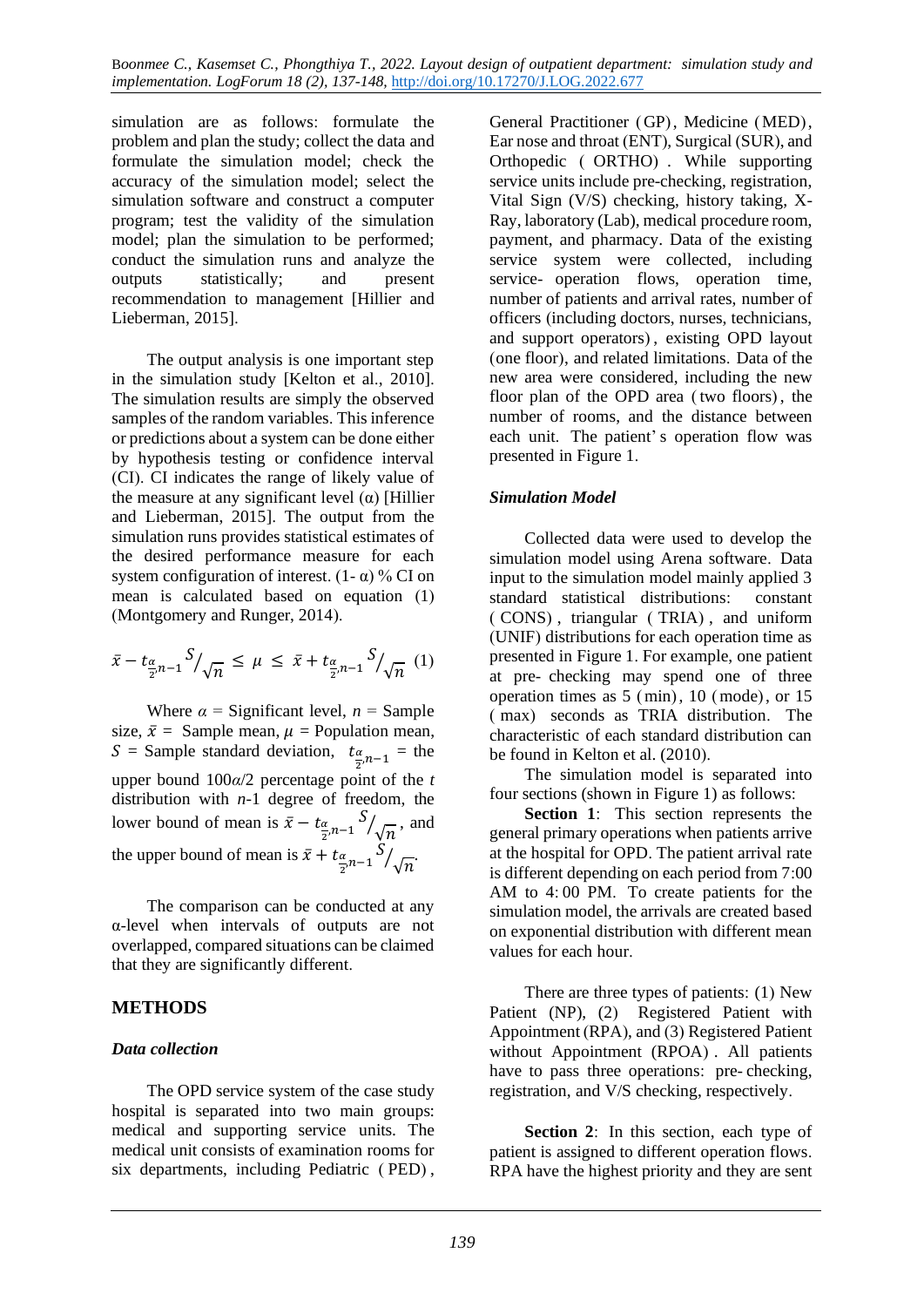to three possible operations – diagnosis, lab testing, or X-ray – following the detail of their appointment records. While NP and RPOA are sent directly to do history taking.

**Section 3**: This section is the diagnosis section at the OPD. Patients are assigned to a specific diagnosis separately based on each medical unit, including PED, GP, MED, ENT, SUR, and ORTHO. After finishing the diagnosis by doctors, patients may be assigned to have more lab testing, X- ray, or medical procedures, then they might return to have diagnosis again.

**Section 4:** When patients finish their medical service at OPD following section 3, they normally go to carry out the payment, receive medicine at the pharmacy, and then go out of the system. In case of additional treatment is needed, patients may be admitted to the In- Patient- Department (IPD) or transferred to other hospitals for further treatment.



Fig. 1. Operational flow chart at OPD (time unit: second)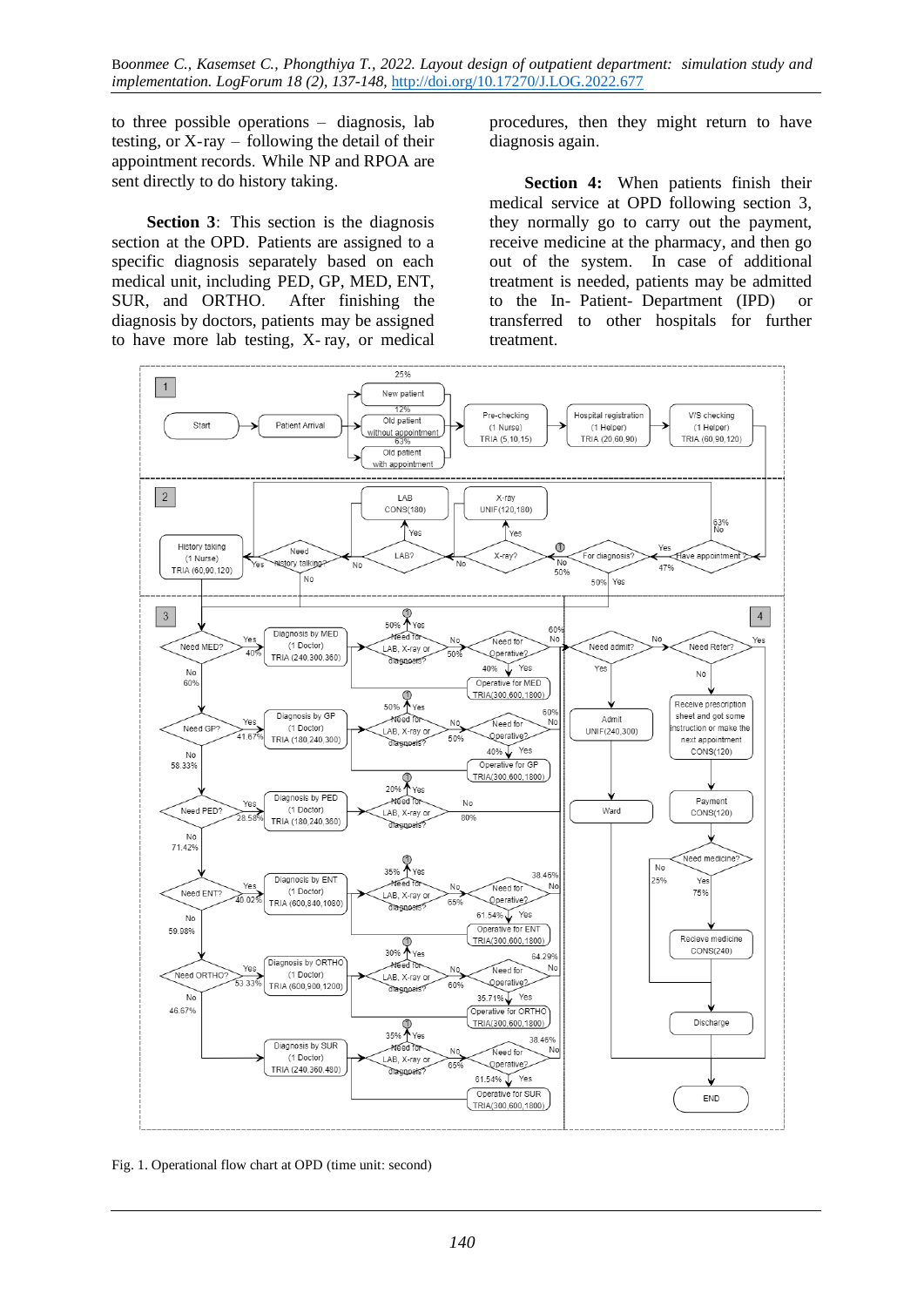Verification and validation of the model were conducted when the simulation test ran with a run length of 9 hours and 64 replications. Test results were also discussed together among the researchers and the hospital management team. From September to November 2019, the number of patients served at OPD was approximately 660 persons per day, so the results from simulation presented the number out as 652 to 663 persons per day using a 95% CI of the mean. The results from the simulation were not significantly different compared with the real data at the significance level  $(\alpha)$  0.05 because the 95% CI of mean included the value from the real system. In conclusion, the proposed simulation model can be used to represent the real system.

#### *Test scenarios and limitations of the new area*

The layout of the OPD in the new area is separated into two floors. The first floor consists of seven examination rooms, one Lab, one X-ray, two medical procedure rooms, one registration centre, one pharmacy, and one financial counter. The second floor consists of eight examination rooms, one Lab, and two medical procedure rooms. Examination Rooms need to be assigned exactly to each department as follows: 4 rooms for MED; 2 rooms for GP; 2 rooms for ENT; 2 rooms for ORTHO; 1 room for PED; and 1 room for SUR.

To assign examination rooms, ARC and ARD were used to evaluate the relationship between rooms. The relationships between rooms were rated using the degree of closeness: A, E, I, O, and U. A means that two rooms have to be located close to each other. E means that two rooms should be located close to each other, but after putting A. I and O are considered after E respectively, while U shows an unimportant relationship which can be last considered, and the rooms can be located independently.

From Figure 2, considering all departments, pairs of departments with relationships can be ranked as MED- GP ( E level), MED-PED (O level), PED-GP (O level), SUR-ORTHO (O level), SUR-ENT (O level), and ORTHO- ENT ( O level) . Accordingly, MED and GP should be located close to each other, but ignoring this is still acceptable. In addition, all departments can be classified into two groups: MED-PED-GP and SUR-ORTHO-ENT. Not only the degree of closeness was considered, but the discussion among hospital specialists was also taken into account for designing test scenarios. Subsequently, six scenarios were designed in Table 1.

| Table 1. Detail of each test scenario. |  |
|----------------------------------------|--|
|----------------------------------------|--|

| Scenario      | $1st$ Floor (7 rooms)   | $2nd$ Floor (8 rooms)   | <b>Note</b>                         |
|---------------|-------------------------|-------------------------|-------------------------------------|
| $\mathsf{A}$  | $MED-4$ rooms*          | $SUR - 1$ room          | $MED - 4$ rooms                     |
|               | $GP-2$ rooms*           | $ENT-2$ rooms           | $GP-2$ rooms                        |
|               | $\mathbf{PED} - 1$ room | <b>ORTHO</b> - 2 rooms  | $ENT-2$ rooms                       |
| $\mathbf{B}$  | $MED-3$ rooms*          | $MED-1$ room            | $ORTHO - 2$ rooms                   |
|               | $GP-2$ rooms*           | $SUR - 1$ room          | $SUR - 1$ room                      |
|               | $ORTHO - 2$ rooms       | $ENT-2$ rooms           | $PED - 1$ room                      |
|               |                         | $PED - 1$ room          | - Bold letters indicate the plan    |
| $\mathcal{C}$ | $MED - 2 rooms$         | $MED - 2 rooms*$        | according to the results from       |
|               | $ENT-2$ rooms           | $GP-2$ rooms*           | relationship analysis.              |
|               | $ORTHO - 2$ rooms       | $\mathbf{PED} - 1$ room | - (*) indicates pair of MED and GP. |
|               | $SUR - 1$ room          |                         | - Scenario B, E, F were designed    |
| D             | $GP-2$ rooms            | $MED-4$ rooms           | based on the hospital specialists'  |
|               | $ENT-2$ rooms           | $PED - 1$ room          | perspectives.                       |
|               | $ORTHO - 2$ rooms       |                         |                                     |
|               | $SUR - 1$ room          |                         |                                     |
| E             | $GP-2$ rooms            | $MED-4$ rooms           |                                     |
|               | $ENT-2$ rooms           | $SUR - 1$ room          |                                     |
|               | $ORTHO - 2$ rooms       |                         |                                     |
|               | $PED - 1$ room          |                         |                                     |
| F             | $GP-2$ rooms            | $MED-4$ rooms           |                                     |
|               | $ORTHO - 2$ rooms       | $ENT-2$ rooms           |                                     |
|               | $SUR - 1$ room          |                         |                                     |
|               | $PED - 1$ room          |                         |                                     |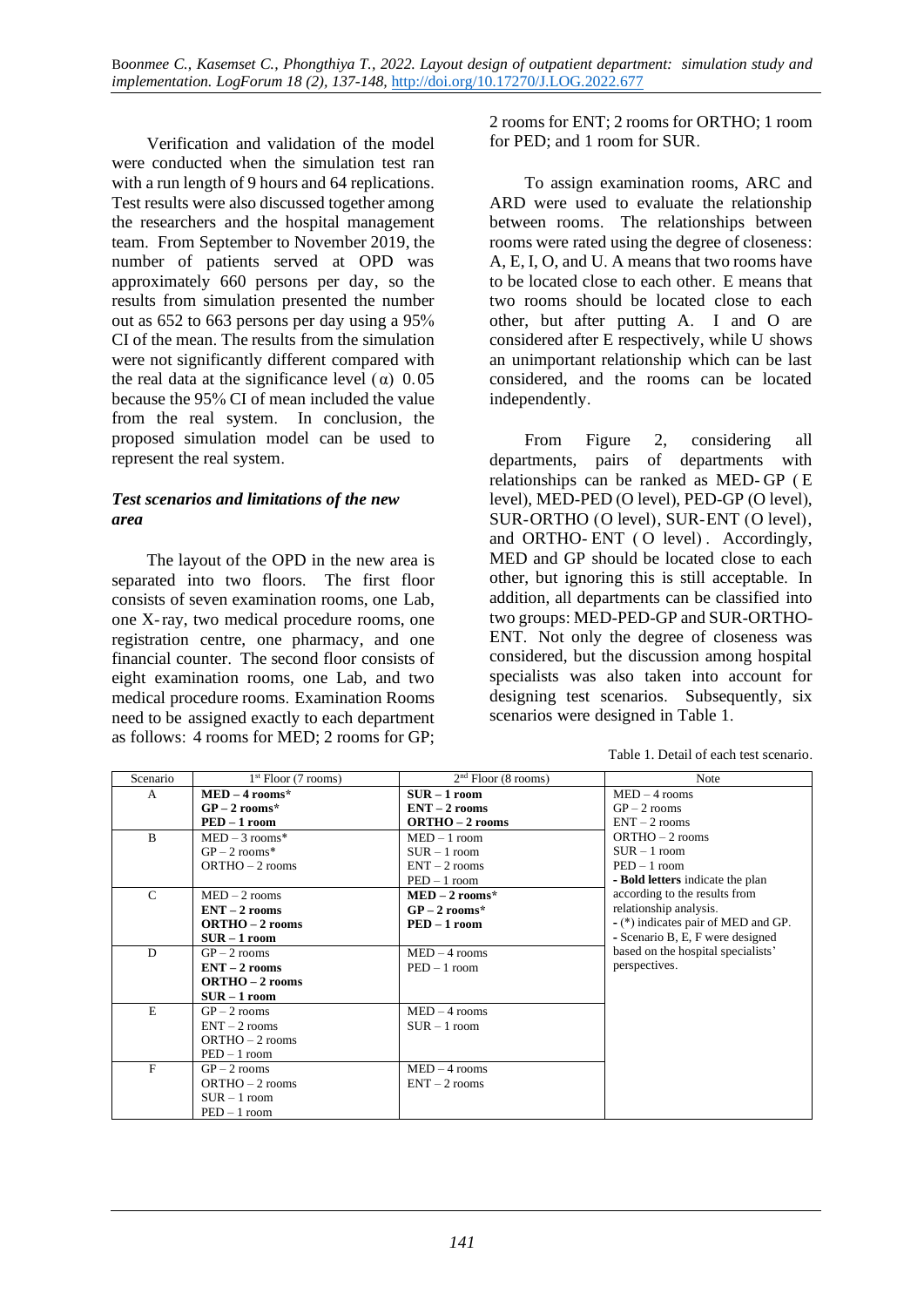

Fig. 2. Activity relationship chart and relationship diagram of OPD

#### **RESULTS**

Simulation tests were conducted with the same initial parameters, 9 hours per day with 64 replications, 95% CI of mean total time in the system of all scenarios, as compared in Figure 3.

As shown in Figure 3, scenarios B and C were dominated by F because F has less mean time than B and C significantly, scenarios B and C can thus be eliminated. While scenario A, D, E, and F were further considered because their intervals overlapped (which means they are not significantly different) . Then, performance

measurements for all departments were compared using 95% CI of mean comparison as in Figure 4.

The comparison results (shown in Figure 4) presented no significant differences among A, D, E, and F for most departments excluding PED. If considering only PED, the mean time of scenario D is longer than the scenario A, E, and F significantly. Hence, the scenario D was dominated. Thus, the appropriate solutions were A, E, or F.

Considering A, E, and F, similar design issues can be noticed as follows.

- 4 rooms of MED should be located on the same floor.

- PED should be located on the 1<sup>st</sup> floor.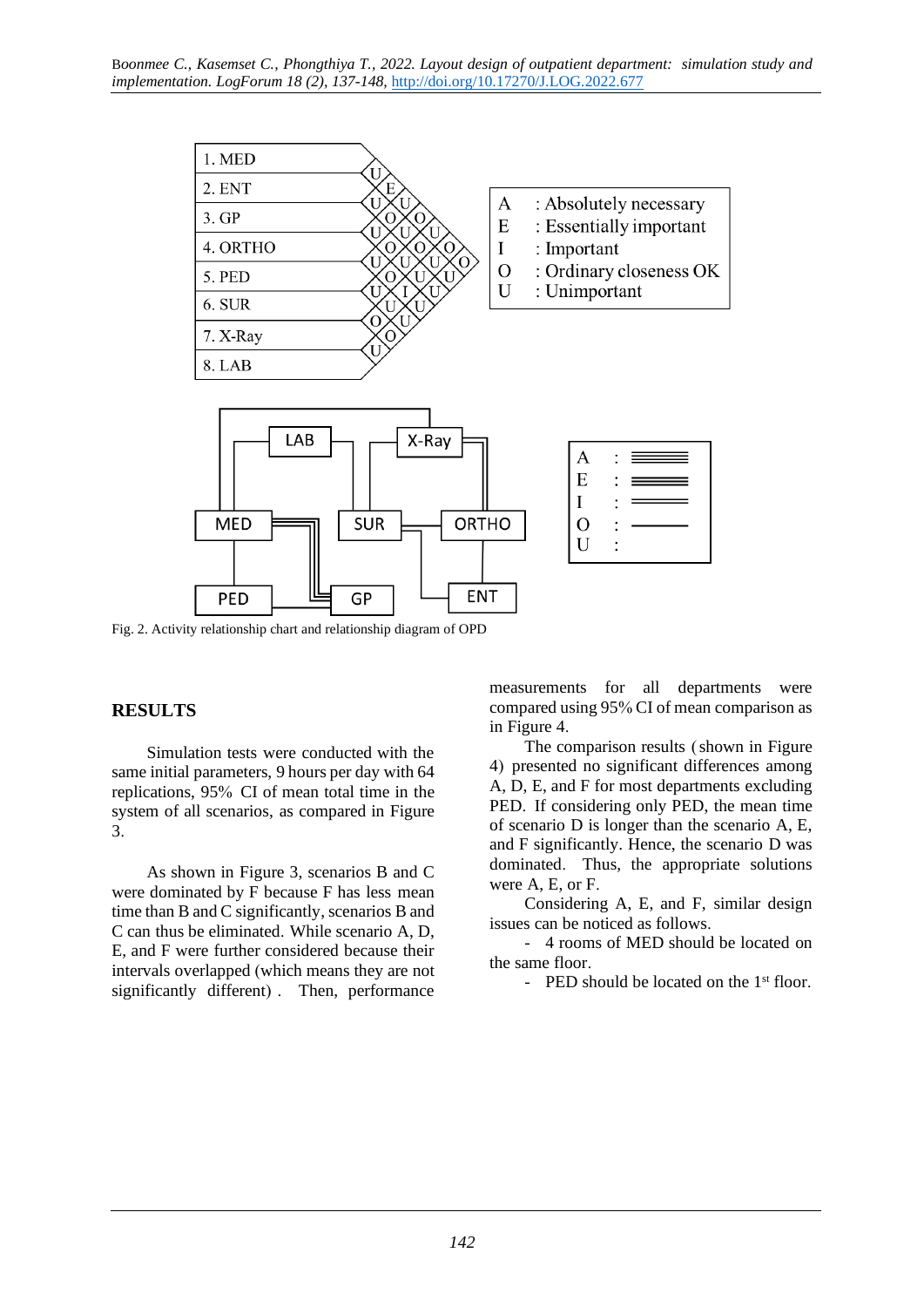

Fig. 3. 95% CI of mean total time in system comparison.



Fig. 4. The interval plot of average time in a system A, D, E, and F (95% CI).

#### **DISCUSSION**

From the simulation tests, scenarios A, E, and F were selected to be the appropriate solutions. Therefore, these three layouts were presented to the hospital management team for

final decision and selection. From the meeting among researchers and the hospital team, layout A was selected to be implemented. It is because in scenario A, MED and GP – the units that work together highly frequently – were placed close to each other on the same floor. Then, the 1 st floor includes MED (4 rooms) , GP (2 rooms), and PED (1 room), while the 2<sup>nd</sup> floor includes SUR ( 1 room), ENT ( 2 rooms), and ORTHO (2 rooms).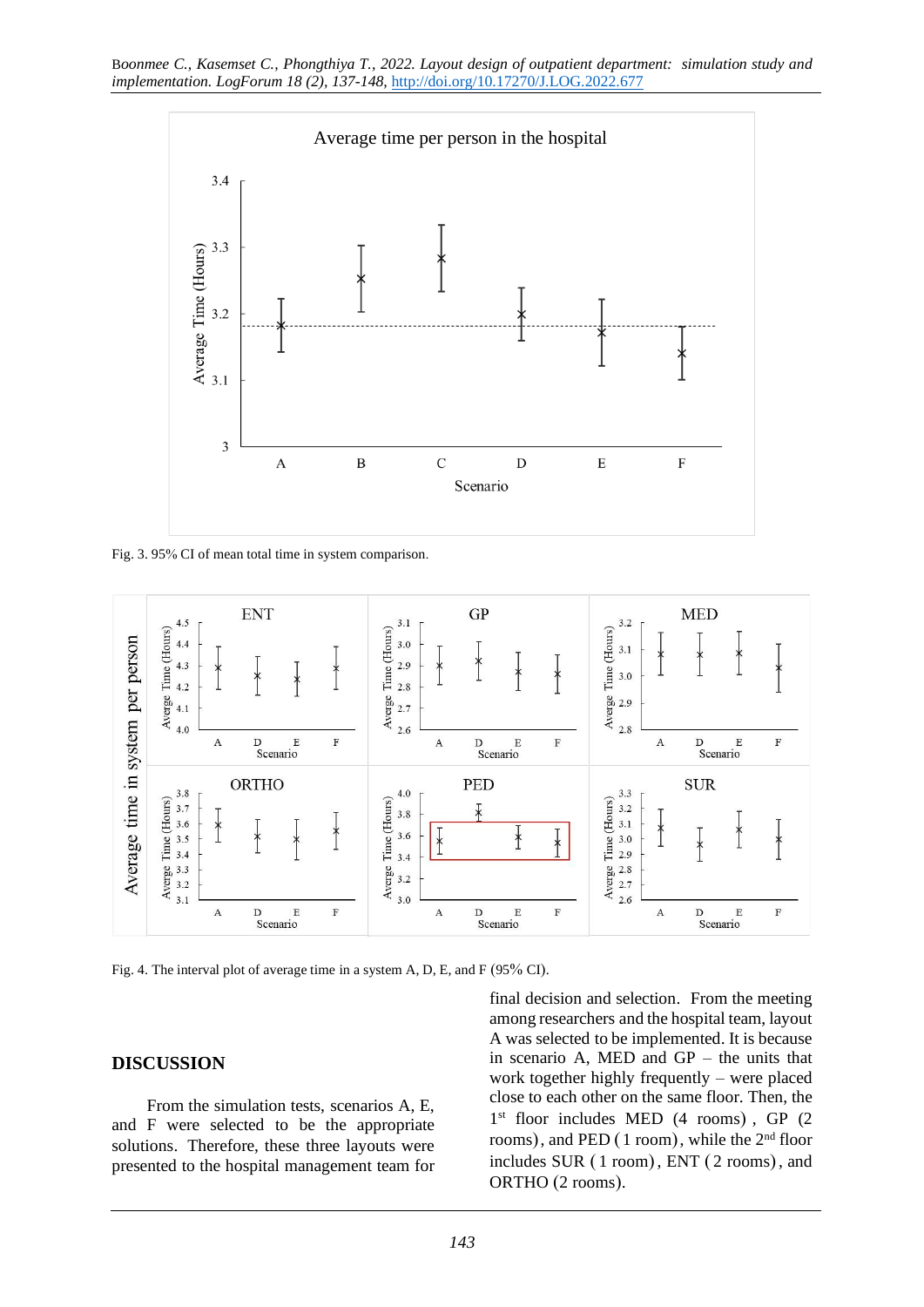For the real implementation of the scenario A, the following issues were considered:

(1) The proportion of patients between the 1<sup>st</sup> and 2<sup>nd</sup> floors were imbalanced at a ratio of 75.2% and 24.8%.

(2) All rooms on the  $1<sup>st</sup>$  floor are occupied and three rooms on the 2nd floor are available for future service extension.

(3) Support units including X- ray, registration centre, pharmacy, and financial counter were set on the  $1<sup>st</sup>$  floor. When the number of patients increases, some supporting units should be added, especially X-ray, which currently operates with high utilization (more than 95% from simulation results).

#### *Practice Implementation*

Since the end of 2019, the new building of the hospital case study has been operated and scenario A was implemented. Nevertheless, the hospital has more service data of OPD, the plan was therefore adjusted from scenario A as follows:

 $(1)$  For the 1<sup>st</sup> floor, the rooms for GP were increased from 2 to 4 rooms and the rooms of MED were decreased from 4 to 3 rooms because every patient who comes to the hospital without obvious symptoms will be served at GP before they are sent to other departments. Thus, GP was determined to have more examination rooms on the first floor. PED with a less strong relationship compared to GP and MED was moved to the 2nd floor due to the limited number of rooms on the 1st floor (7 rooms).

( 2) For the 2nd floor, the rooms for SUR and ENT were the same as scenario A, which were 1 and 2 rooms, respectively. The rooms for ORTHO were increased from 2 to 3 rooms. Including 1 relocation room of PED, the 2nd floor utilized 7 of 8 rooms. The remaining one room was occupied for the new department since the hospital extended the OPD service unit.

(3) In addition, to reduce the overcrowding problem, support units including the registration centre and financial counter were set up on the  $2<sup>nd</sup>$  floor to serve the patients.

#### **CONTRIBUTION, IMPLICATIONS AND LIMITATIONS**

This study can contribute to academic literature because it demonstrates the application and combination of the ARA and simulation technique in the design of a multifloor OPD layout. This aspect is limited in existing studies because most studies focus mainly on the application of these techniques in a single floor layout design.

In terms of the practical implication, the results of this study show how the ARA and simulation successfully help to design the hospital layout which can be applied in other contexts. As known, to design the hospital layout based mainly on the experience of the hospital specialists, all important aspects may not be included in the design, such as the relations and flows between different service units. Once the layout is implemented and not suitable for the hospital, it is difficult to modify and, if modified, it is costly. On the other hand, when the design techniques, such as the simulation and ARA, are applied, all aspects are considered systemically. In addition, the simulation can help to determine the correctness and efficiency of the design before actual implementation. The simulation can further help to investigate any effects resulting from the change of some conditions. For example, if the number of patients increases, the simulation runs can demonstrate whether or not the designed layout is still suitable for those number of patients or it needs to be modified.

In hospitals, especially in developing countries like Thailand, the patients normally go to the hospital without appointments with the doctors and they sometimes need medical investigation and treatment from different healthcare service units at a time. This situation may lead to a high unplanned number of patients in the hospital waiting for medical treatment. Hence, the ARA technique that considers the relations between different service units and the use of hospital resources is suggested to be used in the layout design of this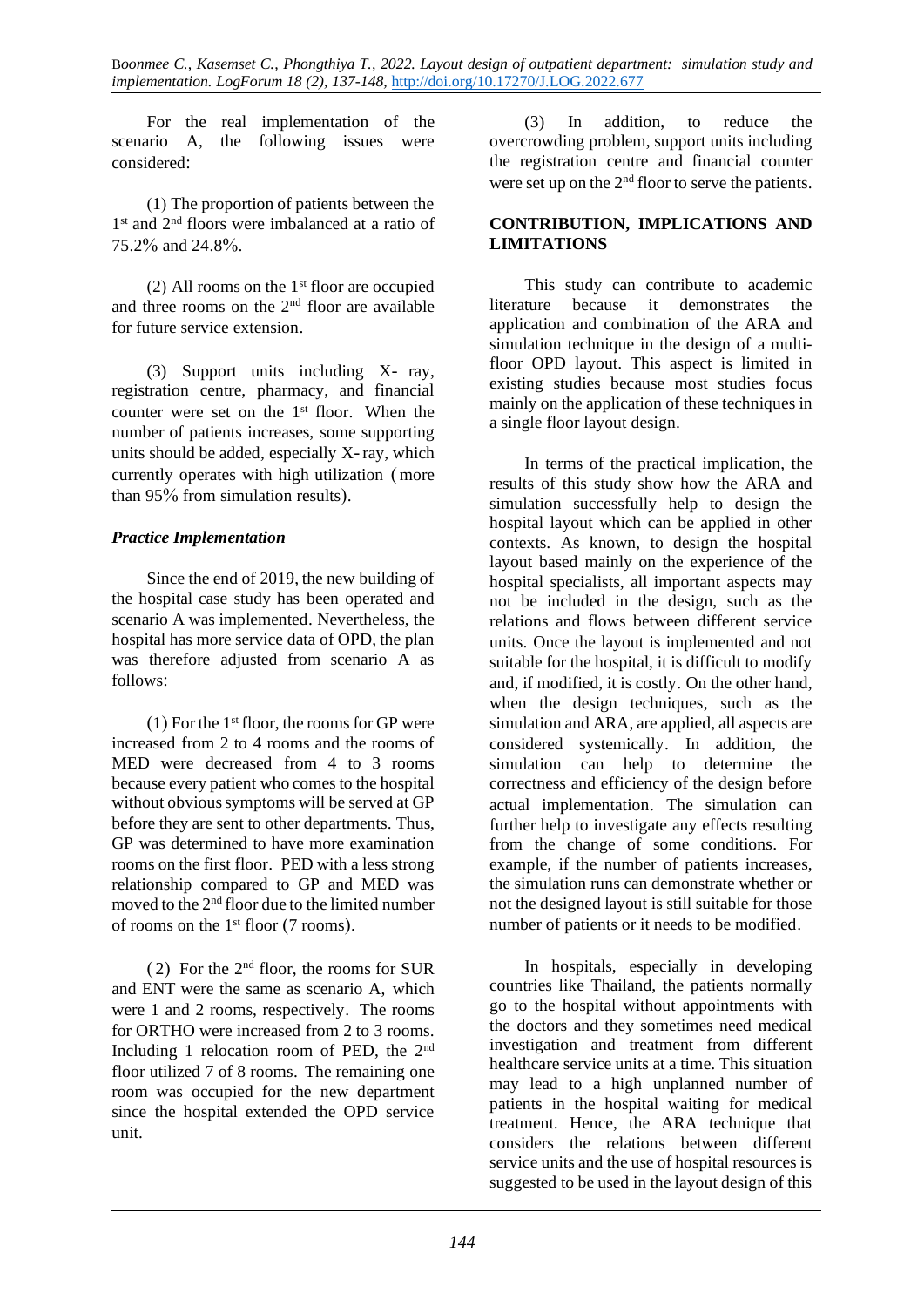kind of hospital, as demonstrated in this research.

Different hospitals may have differences in the relations between healthcare service units, the use of resources, and the limitations of areas. The OPD layout designed in this research was also based on those of the case study hospital. According to these different conditions, further studies that apply approaches similar to this research may have different layouts depending on the conditions of the hospitals they consider.

### **ACKNOWLEDGMENTS AND FUNDING SOURCE DECLARATION**

This research work was supported by Centre of Healthcare Engineering System, Department of Industry Engineering, Faculty of Engineering, Chiang Mai University. This research could not have happened without the kind engagement of community hospital in northern Thailand.

# **REFERENCES**

- Affifah, G. , 2019, Redesign of office layout using activity relationship chart ( ARC) at the "X" department administration office of a "Y" university. In IOP Conference Series: Materials Science and Engineering, 528(1), 12056.
- Arnolds, I. V. , Gartner, D. , 2018, Improving hospital layout planning through clinical pathway mining. Annals of Operations Research, 263(1), 453- 477, <https://doi.org/10.1007/s10479-017-2485-4>
- Benitez, G.B., Da Silveira, G.J., Fogliatto, F.S., 2019, Layout planning in healthcare facilities: a systematic review. HERD: Health Environments Research and Design Journal, 12( 3) , 31- 44, [https://doi.org/10.1177%2F1937586719855](https://doi.org/10.1177%2F1937586719855336) [336](https://doi.org/10.1177%2F1937586719855336)
- Boonmee, C. , Kasemset, C. , 2019, The improvement of healthcare management in Thailand via IE tools: A survey, In Proceeding of the 2019 International Conference on Industrial Engineering and Operations Management, Bangkok, 264- 274.
- Boonmee, C., Kosayanon, A., Chitapanarux, I., Kasemset, C, 2020, Radiotherapy service improvement: simulation study. Industrial Engineering and Management Systems, 19(4), 758-773 <https://doi.org/10.7232/iems.2020.19.4.758>
- Boonmee, C., Pisutha-Arnond, N., Chattinnawat, W., Muangwong, P., Nobnop, W., Chitapanarux, I., 2021, Decision Support System for Radiotherapy Patient Scheduling: Thai Cancer Center Case Study. In 2021 5th International Conference on Medical and Health Informatics, 168-175, <https://doi.org/10.1145/3472813.3473185>
- Elshafei, A. N., 1977, Hospital layout as a quadratic assignment problem. Journal of the Operational Research Society, 28( 1) , 167-179, <https://doi.org/10.1057/jors.1977.29>
- Francis, R.L. , McGinnis, L. F. , White, J. A. , 1992, Facility layout and location: an analytical approach. Pearson College Division.
- Gallagher, T. H. , Etchegaray, J.M. , Bergstedt, B. , Chappelle, A. M. , Ottosen, M. J. , Sedlock, E. W. , Thomas, E. J. , 2016, Improving communication and resolution following adverse events using a patient‐created simulation exercise. Health Services Research, 51, 2537- 2549, <https://doi.org/10.1111/1475-6773.12601>
- Gosavi, A. , Cudney, E. A. , Murray, S. L. , Masek, C. M. , 2016, Analysis of clinic layouts and patient- centered procedural innovations using discrete-event simulation. Engineering Management Journal, 28( 3) , 134-144, [https://doi.org/10.1080/10429247.2016.119](https://doi.org/10.1080/10429247.2016.1195664) [5664](https://doi.org/10.1080/10429247.2016.1195664)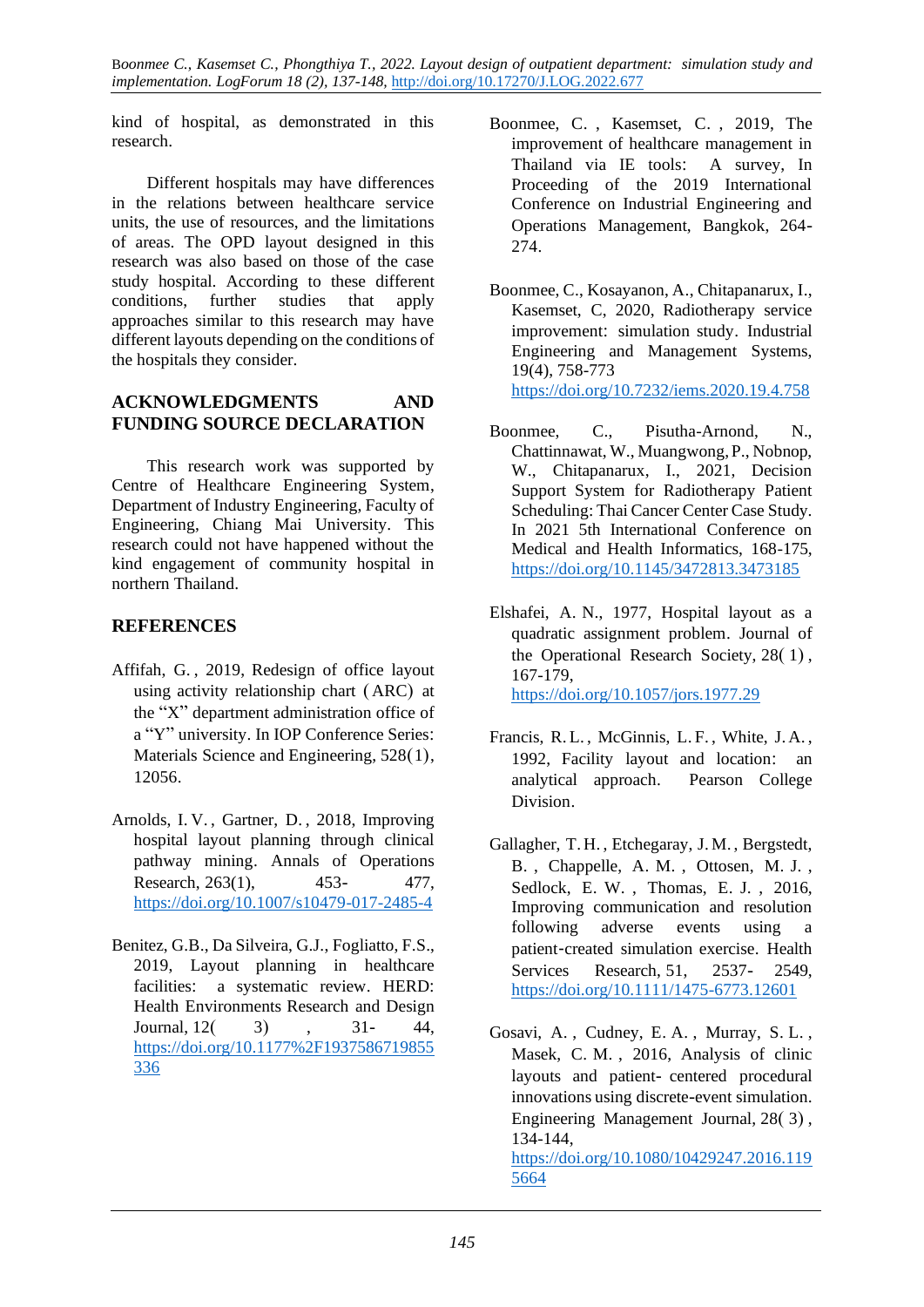- Günal, M. M. , Pidd, M. , 2011, DGHPSIM: generic simulation of hospital performance. ACM Transactions on Modeling and Computer Simulation (TOMACS), 21(4), 1- 22, <https://doi.org/10.1145/2000494.2000496>
- Hillier, F., Lieberman, G, 2015, Introduction to Operations Research, 10<sup>th</sup> ed., McGraw-Hill, Singapore.
- Jamali, N. , Leung, R. K. , Verderber, S. , 2020, A review of computerized hospital layout modelling techniques and their ethical implications. Frontiers of Architectural Research. 9(3), 498- 513, <https://doi.org/10.1016/j.foar.2020.01.003>
- Kasemset, C., Pangsuta, T., Boonmee, C., 2021, The application of revenue management in chilled storage area allocation: simulation study. CMUJ. Nat. Sci, 20(2), e2021029, [https://doi.org/10.12982/CMUJNS.2021.02](https://doi.org/10.12982/CMUJNS.2021.029) [9](https://doi.org/10.12982/CMUJNS.2021.029)
- Katsaliaki, K, Mustafee, N., 2011, Applications of simulation within the healthcare context. Journal of the Operational Research Society, 62 (8), 1431- 1451, <https://doi.org/10.1057/jors.2010.20>
- Kelton, W. D., Sadowski, R. P., Swets, N. B., 2010, Simulation with Arena, 5th ed. , McGraw Hill.
- Lagergren, M. , 1998, What is the role and contribution of models to management and research in the health services? A view from Europe, European Journal of Operational Research, 105( 2) , 257- 266, [https://doi.org/10.1016/S0377-](https://doi.org/10.1016/S0377-2217(97)00233-6) [2217\(97\)00233-6](https://doi.org/10.1016/S0377-2217(97)00233-6)
- Law, A. M. , McComas, M. G. , 1987, Simulation of manufacturing systems. In Proceedings of the 19th conference on Winter simulation, 631- 643, <https://doi.org/10.1145/318371.318675>
- Lin, Q. , Wang, D. , 2019, Facility layout planning with SHELL and Fuzzy AHP method based on human reliability for operating theatre. Journal of Healthcare Engineering, 2019, <https://doi.org/10.1155/2019/8563528>
- Luo, L. , Luo, L. , Zhang, X. , He, X. , 2017, Hospital daily outpatient visits forecasting using a combinatorial model based on ARIMA and SES models. BMC Health Services Research, 17(1) , 1-13, <https://doi.org/10.1186/s12913-017-2407-9>
- Mikell, P. G., 2014, Work systems. the methods, measurement and management of work. Pearson.
- Montgomery, D. C. , Runger, G. C. , 2014, Applied statistics and probability for engineers, 6th ed., Wiley, Singapore.
- Motaghi, M. , Hamzenejad, A. , Riyahi, L. , Soheili, K. M. , 2011, Optimization of hospital layout through the application of heuristic techniques ( Diamond Algorithm) in Shafa hospital ( 2009) . International Journal of Management and Business Research Summer 2011, 1(3), 133-138.
- Murphy, D. R. , Klein, R. W. , Smolen, L J. , Klein, T. M. , Roberts, S. D. , 2013, Using common random numbers in health care cost ‐ effectiveness simulation modeling. Health Services Research, 48(4), 1508- 1525, [https://doi.org/10.1111/1475-](https://doi.org/10.1111/1475-6773.12044) [6773.12044](https://doi.org/10.1111/1475-6773.12044)
- Muther, R. , 1955, Practical plant layout. McGraw-Hill College.
- Nanda, S., Miller, A., 1996, Risk analysis in the valuation of medical practices, Health Care Management Review, 21( 4) , 26- 32, <https://www.jstor.org/stable/44950790>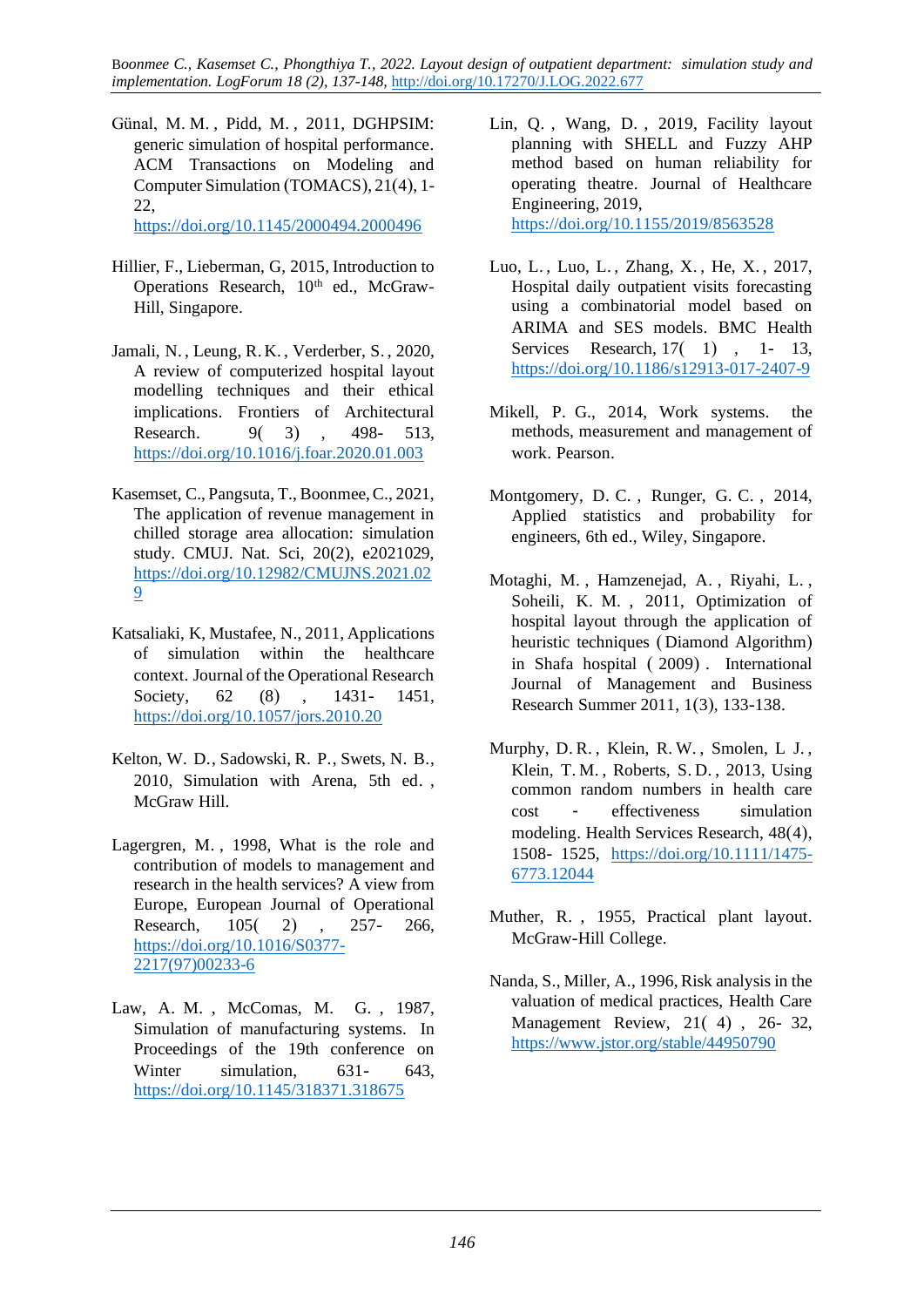- Sepúlveda, J. A. , Thompson, W. J. , Baesler, F. F. , Alvarez, M.I. , Cahoon, L. E. , 1999, The use of simulation for process improvement in a cancer treatment center. In 1999 Winter Simulation Conference Proceedings. 'Simulation- A Bridge to the Future`, 1541-1548, <https://doi.org/10.1109/WSC.1999.816890>
- Soriano‐Meier, H. , Forrester, P.L. , Markose, S., Garza-Reyes, J.A., 2011, The role of the physical layout in the implementation of lean management initiatives. International Journal of Lean Six Sigma, 2( 3), 254- 269, [https://doi.org/10.1108/2040146111115720](https://doi.org/10.1108/20401461111157204) [4](https://doi.org/10.1108/20401461111157204)
- Sower, V. , Duffy, J. , Kilbourne, W. , Kohers, G. , Jones, P. , 2001, The dimensions of service quality for hospitals: development and use of the KQCAH scale. Health Care Management Review, 26( 2) , 47- 59, <https://www.jstor.org/stable/44951016>
- Sugandhi, S. D. , Bharule, A. , 2016, Fine blanking plant layout improvement using systematic layout planning. International Journal of Scientific Engineering and Research ( IJSER) , 4( 4) , 1- 4, [https://www.ijser.in/archives/v4i4/IJSER15](https://www.ijser.in/archives/v4i4/IJSER15735.pdf.) [735.pdf](https://www.ijser.in/archives/v4i4/IJSER15735.pdf.).
- Tompkins, J. A. , White, J. A. , Bozer, Y. A. , Tanchoco, J. M. A. , 2010, Facilities planning. John Wiley and Sons.
- Tsui, Y.M., Fong, B.Y., 2018, Waiting time in public hospitals: case study of total joint replacement in Hong Kong. Public Administration and Policy, 21(2), 120-133, <https://doi.org/10.1108/PAP-10-2018-009>
- Vahdat, V. , Namin, A. , Azghandi, R. , Griffin, J., 2019, Improving patient timeliness of care through efficient outpatient clinic layout design using data- driven simulation and optimization. Health Systems, 8( 3) , 162-183, [https://doi.org/10.1080/20476965.2018.156](https://doi.org/10.1080/20476965.2018.1561160) [1160](https://doi.org/10.1080/20476965.2018.1561160)
- Ward, K.F., Rolland, E., Patterson, R.A., 2005, Improving outpatient health care quality: understanding the quality dimensions. Health Care Management Review, 30(4), 361-371.
- Zhao, Y. , Mourshed, M. , Wright, J. , 2009, Factors influencing the design of spatial layouts in healthcare buildings. In Proceedings of the 25th Annual ARCOM Conference. Association of Researchers in Construction Management, 1041-1049.

Chawis Boonmee ORCID ID: https://orcid.org[/0000-0002-3656-513X](https://orcid.org/0000-0002-3656-513X) Centre of Healthcare Engineering System, Department of Industrial Engineering, Faculty of Engineering, Chiang Mai University Chiang Mai **Thailand** e-mail: [chawis.boonmee@cmu.ac.th](mailto:chawis.boonmee@cmu.ac.th)

Chompoonoot Kasemset ORCID ID: https://orcid.org[/0000-0001-7978-5338](https://orcid.org/0000-0001-7978-5338) Centre of Healthcare Engineering System, Department of Industrial Engineering, Faculty of Engineering, Chiang Mai University Chiang Mai **Thailand** e-mail: [chompoonoot.kasemset@cmu.ac.th](mailto:chompoonoot.kasemset@cmu.ac.th)